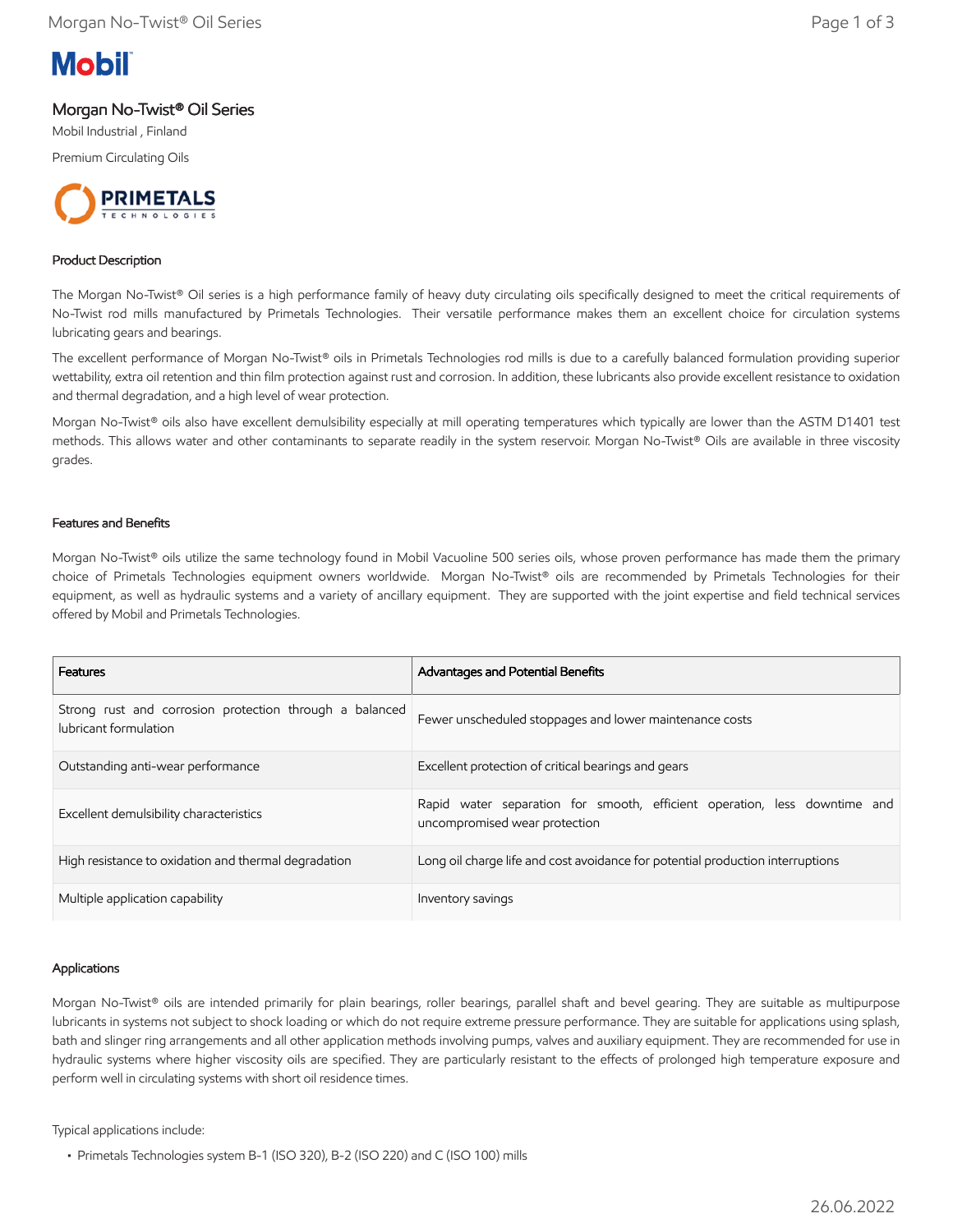# Morgan No-Twist® Oil Series **Page 2 of 3**

- Moderate duty spur, bevel, helical and herringbone gear units
- Circulating systems

 • Morgan No-Twist® Oil 100 can also be used in hydraulic systems employing gear, vane, radial and axial piston pumps where high viscosity anti-wear hydraulic fluids are required.

 • Certain compressors and vacuum pumps handling air and inert gases provided the discharge temperatures do not exceed 150ºC. Not suitable for breathing air compressors

#### Properties and Specifications

| Property                                                     | 100                 | 320                 | 460                 |
|--------------------------------------------------------------|---------------------|---------------------|---------------------|
| Grade                                                        |                     | <b>ISO 320</b>      | <b>ISO 460</b>      |
| Copper Strip Corrosion, 3 h, 100 C, Rating, ASTM D130        | 1A                  | 1A                  | 1A                  |
| Demulsibility, Total Free Water, Non-EP Oils, ml, ASTM D2711 | 39                  | 39                  | 35                  |
| Density @ 15 C, kg/l, ASTM D1298                             | 0.88                | 0.89                | 0.90                |
| Emulsion, Time to 37 mL Water, 54 C, min, ASTM D1401         | 15                  |                     |                     |
| Emulsion, Time to 40/37/3, 82 C, min, ASTM D1401             |                     | 20                  | 25                  |
| FZG Scuffing, Fail Load Stage, A/8.3/90, ISO 14635-1         | 12                  | 12                  | 12                  |
| Flash Point, Cleveland Open Cup, °C, ASTM D92                | 264                 | 288                 | 286                 |
| Foam, Sequence I, Stability, ml, ASTM D892                   | $\mathbf 0$         | $\mathsf{O}\xspace$ | $\mathbf 0$         |
| Foam, Sequence I, Tendency, ml, ASTM D892                    | 10                  | 10                  | 5                   |
| Foam, Sequence II, Stability, ml, ASTM D892                  | 0                   | $\mathsf{O}\xspace$ | 0                   |
| Foam, Sequence II, Tendency, ml, ASTM D892                   | $\mathbf 0$         | $\mathbf 0$         | $\mathsf{O}\xspace$ |
| Foam, Sequence III, Stability, ml, ASTM D892                 | $\mathsf{O}\xspace$ | $\mathsf{O}\xspace$ | $\mathsf{O}$        |
| Foam, Sequence III, Tendency, ml, ASTM D892                  | $\mathsf{O}\xspace$ | $\mathsf{O}\xspace$ | $\mathbf 0$         |
| Kinematic Viscosity @ 100 C, mm2/s, ASTM D445                | 10.7                | 24.4                | 29.4                |
| Kinematic Viscosity @ 40 C, mm2/s, ASTM D445                 | 89                  | 309                 | 453                 |
| Pour Point, °C, ASTM D97                                     | $-24$               | $-12$               | $-12$               |
| Rust Characteristics, Procedure A, ASTM D665                 | <b>PASS</b>         | <b>PASS</b>         | <b>PASS</b>         |
| Rust Characteristics, Procedure B, ASTM D665                 | <b>PASS</b>         | <b>PASS</b>         | <b>PASS</b>         |
| Viscosity Index, ASTM D2270                                  | 99                  | 96                  | 95                  |

## Health and Safety

Health and Safety recommendations for this product can be found on the Material Safety Data Sheet (MSDS) @ [http://www.msds.exxonmobil.com/psims](http://www.msds.exxonmobil.com/psims/psims.aspx) /psims.aspx